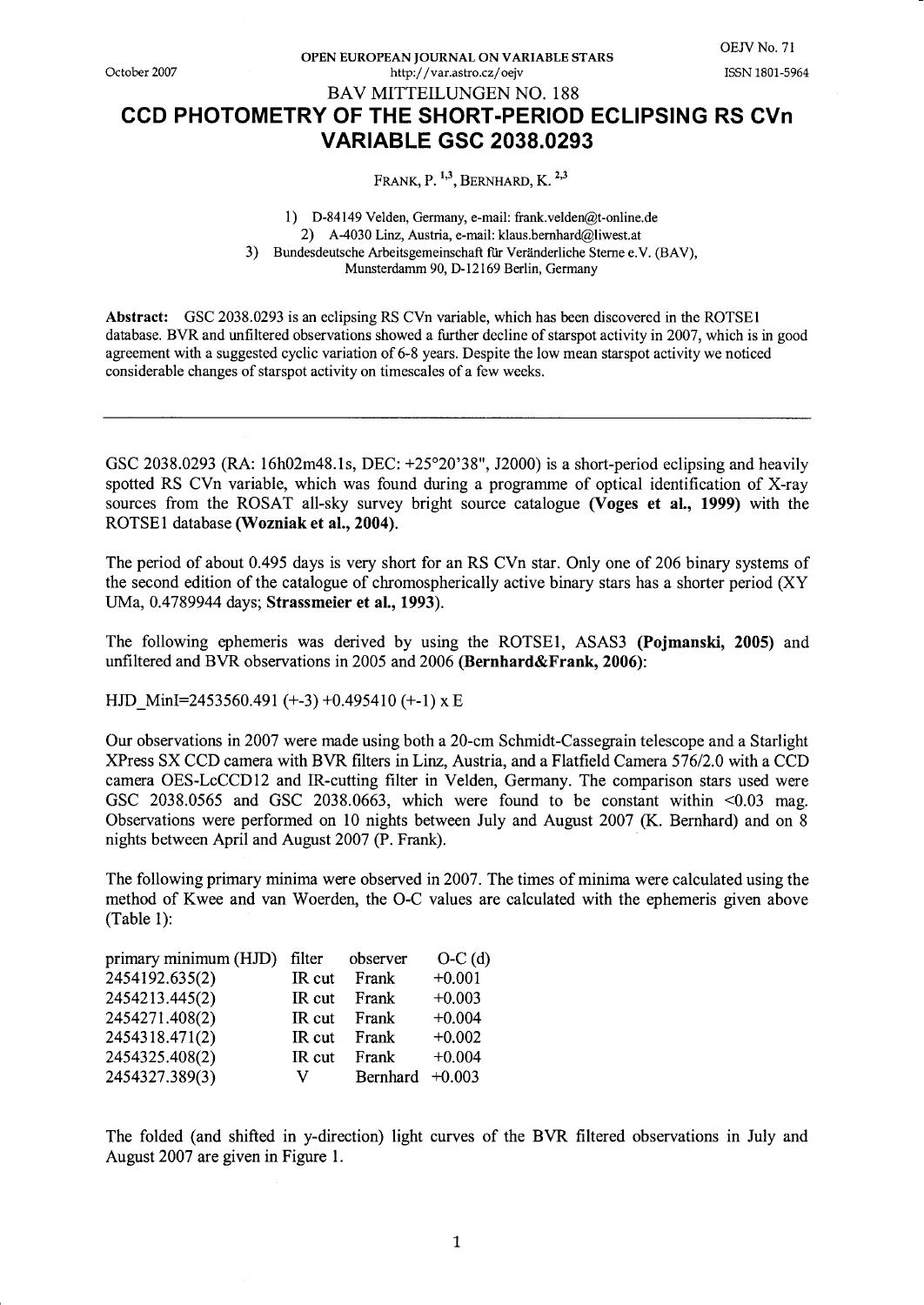Figure 1 shows the primary minimum at phase 0.0 and an increased scatter between phases ~0.4 and  $\sim$ 0.7. This increased scatter in the folded light curve can be explained by considerable changes of starspot activity between JD 2454288 and JD 2454307. ASAS3 data and our observations confirm similar changes on short timescales in the years 2003 and 2005 (Figure 2).



Figure 1: Folded B (blue circles), V (green circles) and R (red circles) light curves in the observing season 2007



Figure 2: ROTSE1 (1999-2000, filled circles) and ASAS3 (2003-2006, filled circles) and our V data (open circles) in 1999-2007, the data of different years are shifted in y-direction

It can be clearly seen, that the primary minimum has fairly the same amplitude in 1999-2007, but the depth of the spotted light curve is changing to a large extent. In contrast to the years 1999-2006 a minimum of the spotted light curve (at phase  $\sim 0.5$ ) could not be detected in 2007.